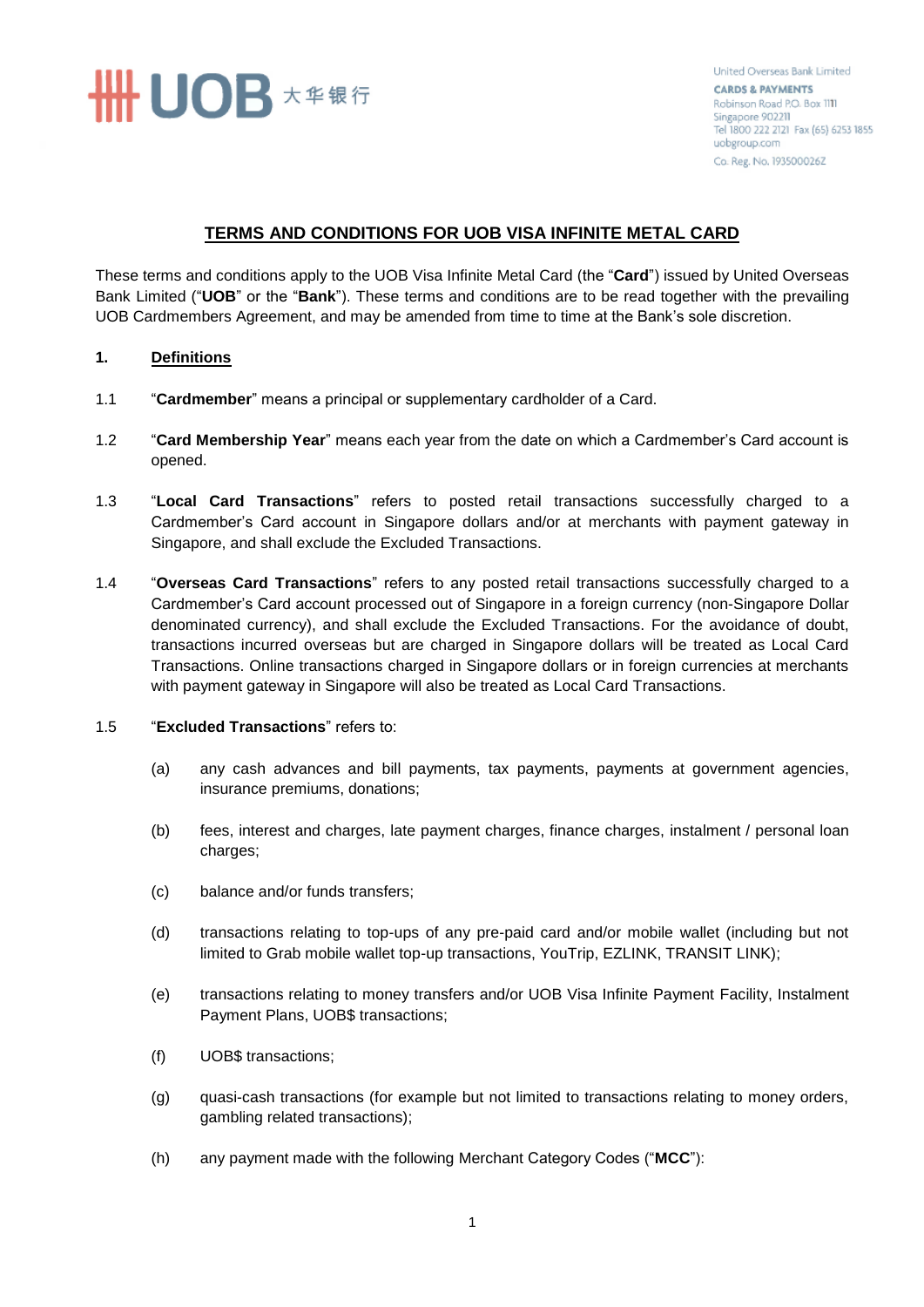

United Overseas Bank Limited **CARDS & PAYMENTS** Robinson Road P.O. Box 1111 Singapore 902211 Tel 1800 222 2121 Fax (65) 6253 1855 uobgroup.com Co. Reg. No. 193500026Z

| <b>MCC</b> | <b>Description</b>                                                         |
|------------|----------------------------------------------------------------------------|
| 4829       | Wire Transfer/Remittance                                                   |
| 5199       | <b>Nondurable Goods</b>                                                    |
| 5960       | Direct Marketing - Insurance Services                                      |
| 6012       | Member Financial Institution - Merchandise And Services                    |
| 6050       | Quasi Cash - Financial Institutions, Merchandise And Services              |
| 6051       | Quasi Cash - Merchant (Non-Financial Institutions - Foreign Currency, Non- |
|            | Fiat Currency, Cryptocurrency)                                             |
| 6211       | Securities - Brokers And Dealers                                           |
| 6300       | Insurance Sales/Underwrite                                                 |
| 6513       | Real Estate Agents & Managers - Rentals                                    |
| 6529       | Quasi Cash - Remote Stored Value Load-Financial Institute Rentals          |
| 6530       | Quasi Cash - Remote Stored Value Load-Merchant Rentals                     |
| 6534       | Quasi Cash - Remote Money Transfers                                        |
| 6540       | Stored Value Card Purchase/Load                                            |
| 7349       | Clean/Maint/Janitorial Serv Aka Property Management                        |
| 7511       | Quasi Cash - Truck Stop Trxns                                              |
| 7523       | Automobile Parking Lots and Garages                                        |
| 7995       | Gambling - Betting, Including Lottery Tickets, Casino Gaming Chips, Off-   |
|            | Track Betting, And Wagers At Race Tracks                                   |
| 8398       | Organizations, Charitable And Social Service                               |
| 8661       | Organizations, Religious                                                   |
| 8651       | Organisations, Political                                                   |
| 9211       | Court Costs Including Alimony And Child Support                            |
| 9222       | <b>Fines</b>                                                               |
| 9223       | <b>Bail And Bond Payments</b>                                              |
| 9311       | <b>Tax Payment</b>                                                         |
| 9402       | Postal Services - Government Only                                          |
| 9405       | Intra-Government Purchases - Government Only                               |
| 9399       | Government Services - Not Elsewhere Classified                             |

(i) any transactions made with the following transaction descriptions:

With effect from 1 March 2022, please be informed that transactions with transaction description "AMAZE\* TRANSIT\*" will be excluded from the awarding of UNI\$.

| EZLINK*              | WWW.PLUS500.CO.UK                  |
|----------------------|------------------------------------|
| EZ-Link*             | PAYPAL * BIZCONSULTA               |
| EZ Link*             | PAYPAL * OANDAASIAPA               |
| WWW.MYEZLINK.COM.SG  | PAYPAL * CAPITALROYA               |
| FlashPay ATU*        | Saxo Cap Mkts Pte Ltd              |
| FlashPayATU*         | SKR*SKRILL.COM                     |
| MB* MONEYBOOKERS.COM | WWW.IGMARKETS.COM.SG               |
| <b>OANDAASIAPA</b>   | <b>TRANSIT*</b>                    |
| OANDA ASIA PAC       | AMAZE* TRANSIT* (w.e.f 1 Mar 2022) |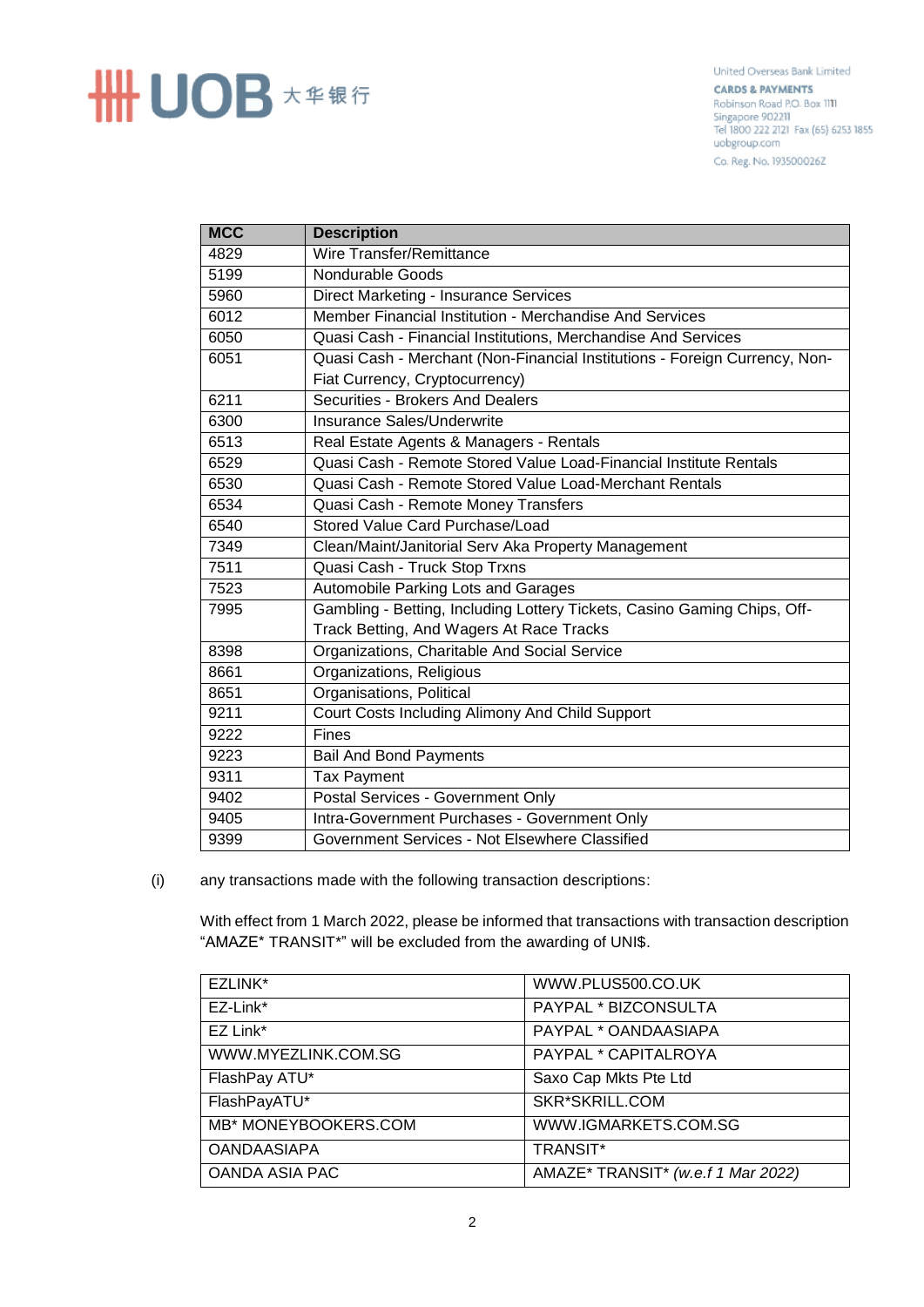

| PAYPAL *PLUS500.COM  | AXS Payment*    |
|----------------------|-----------------|
| PLUS500              | AXSPayment*     |
| PLUS500UK LIMITED    | AXS-PAYMENT*    |
| SKR*PLUS500CY LTD    | NETS VCASHCARD* |
| CITY INDEX SINGAPORE | YOUTRIP.COM*    |

- (j) amounts which have been rolled over from any preceding month's statement;
- (k) any transactions that are subsequently cancelled, voided, disputed or reversed for any reason; and/or
- (l) any other transaction as may be prescribed by the Bank from time to time without prior notice or reason.
- 1.6 A merchant's registered MCC may not always correspond with its nature of business. The MCCs are assigned by the merchant's acquiring bank. UOB does not determine the merchants' MCC. UOB shall not be liable in any way whatsoever relating to the categorisation of a merchant's MCC.

#### **2. Fees**

- 2.1 The annual membership fee of S\$642 (inclusive of GST) ("**Membership Fee**") is payable upon Card issuance and will be reflected in the Cardmember's first Card statement.
- 2.2 The Membership Fee is payable annually.
- 2.3 There will be no waiver of the Membership Fee.

#### **3. UNI\$**

3.1 Cardmembers will earn UNI\$ for Local Card Transactions and Overseas Card Transactions as follows:

| <b>Amount Charged to Card</b> | <b>Local Card Transactions</b>                 | <b>Overseas Card Transactions</b>         |
|-------------------------------|------------------------------------------------|-------------------------------------------|
| Every S\$5 charged            | <b>UNI\$3.5</b><br>$(S$1 charged = 1.4 miles)$ | <b>UNIS5</b><br>$(S$1 charged = 2 miles)$ |

- 3.2 If the UNI\$ awarded is in decimal points, the final UNI\$ awarded for each transaction will be rounded down to the nearest whole figure.
- 3.3 For UNI\$ redemption of miles, Cardmembers can convert UNI\$ into miles at the conversion rate of UNI\$1 = 2 air miles. Please visit uob.com.sg/rewards for the terms and conditions governing UNI\$ redemption.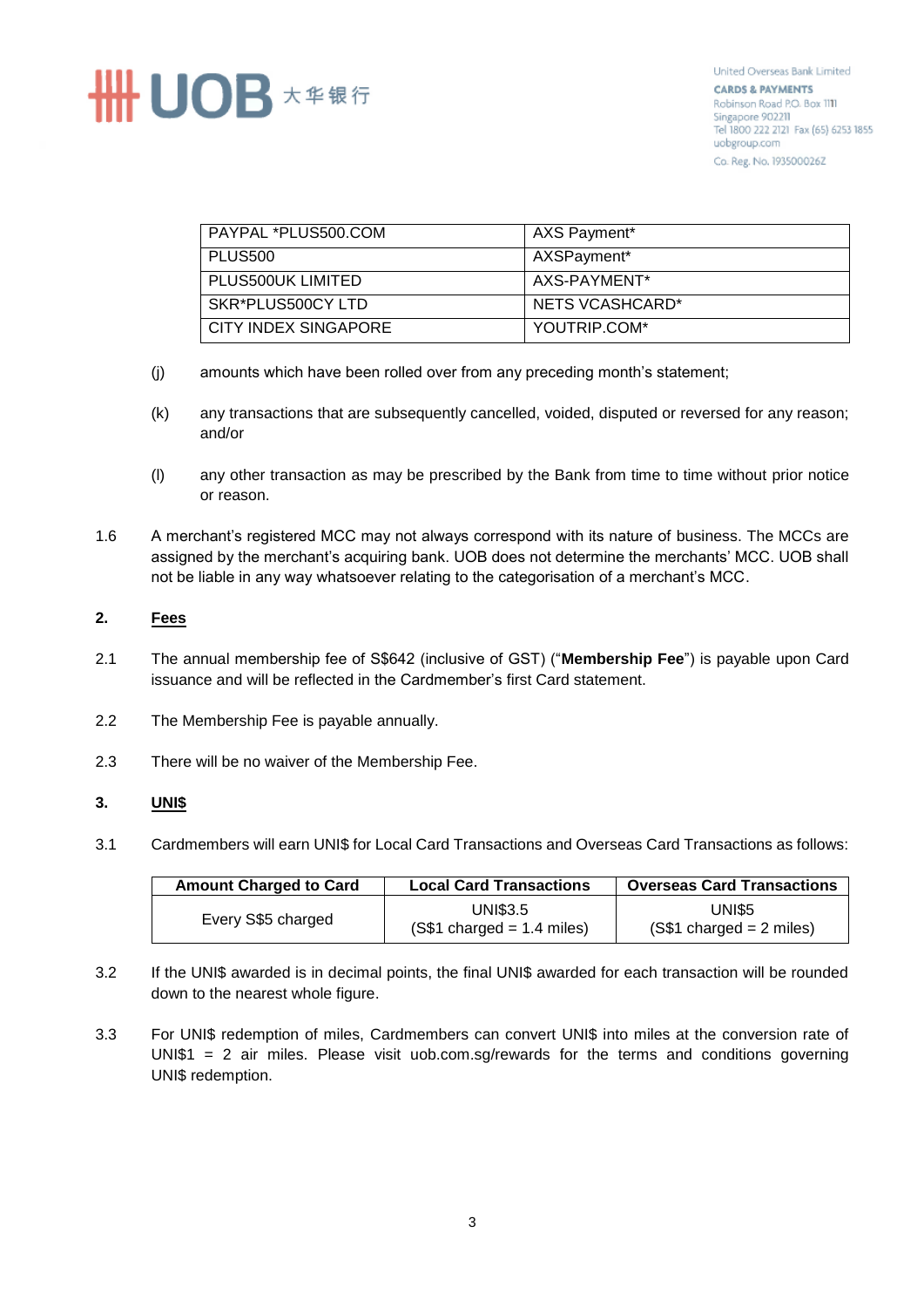# **SHHUOB** ★ # 银行

United Overseas Bank Limited **CARDS & PAYMENTS** Robinson Road P.O. Box 1111 Singapore 902211 Tel 1800 222 2121 Fax (65) 6253 1855 uobgroup.com Co. Reg. No. 193500026Z

## **4. Benefits**

#### **4.1 Welcome Gift**

- 4.1.1 Upon approval of your Card application by the Bank, you (as the principal Cardmember) shall be eligible to receive either one of the following welcome gifts (the "**Welcome Gifts**") upon full payment of your Membership Fee:
	- (a) UNI\$12,500 (equivalent to 25,000 miles) (the "**Welcome Miles**"); or
	- (b) 12-month complimentary Accor Plus membership under the Accor Plus membership programme operated by AAPC Singapore Pte Ltd ("**Accor**") worth S\$528 (the "**Accor Plus Membership**").
- 4.1.2 The Welcome Miles will be the default Welcome Gift.
- 4.1.3 If you wish to receive the Accor Plus Membership, you shall be required to notify the Bank via SMS using your Singapore mobile number in the Bank's records in the prescribed format within two weeks from the date of your Card application submission (the "**Accor Plus Membership Selection**"). If the Bank does not receive your Accor Plus Membership Selection within the prescribed timeframe, you shall be deemed to have selected the Welcome Miles as your Welcome Gift.
- 4.1.4 If your Welcome Gift comprises the Welcome Miles, the UNI\$ representing the Welcome Miles will be credited into your Card account within approximately two months from the payment due date of your annual Membership Fee.
- 4.1.5 SMS registrations for the Accor Plus Membership Selection which are not in the Bank's prescribed format, sent to an incorrect number, sent from a mobile number which is not registered in Singapore with UOB, sent by the supplementary holder of the Card, or sent outside of the prescribed timeframe, will, in each case, be null and void.
- 4.1.6 Once you have successfully made your Accor Plus Membership Selection, you are required to register directly with Accor via a dedicated link that will be sent to you by Accor ("**Accor Plus Membership Registration**") in order to activate and receive your membership. Upon successful submission of your Accor Plus Membership Registration, Accor will send you an email confirmation to confirm your registration (the "**Accor Email Confirmation**") within approximately 2 business days from the date of your Accor Plus Membership Registration. The Accor Email Confirmation will contain details as to how you can access your Accor Plus Membership account and benefits arising thereunder.
- 4.1.7 The Accor Plus Membership will be issued in the name of the principal Cardmember only.
- 4.1.8 The complimentary Accor Plus Membership is only valid for a period of 12 months from the date of your Accor Plus Membership Registration (the "**Complimentary Membership Term**"). Upon expiry of the Complimentary Membership Term, should you choose to renew the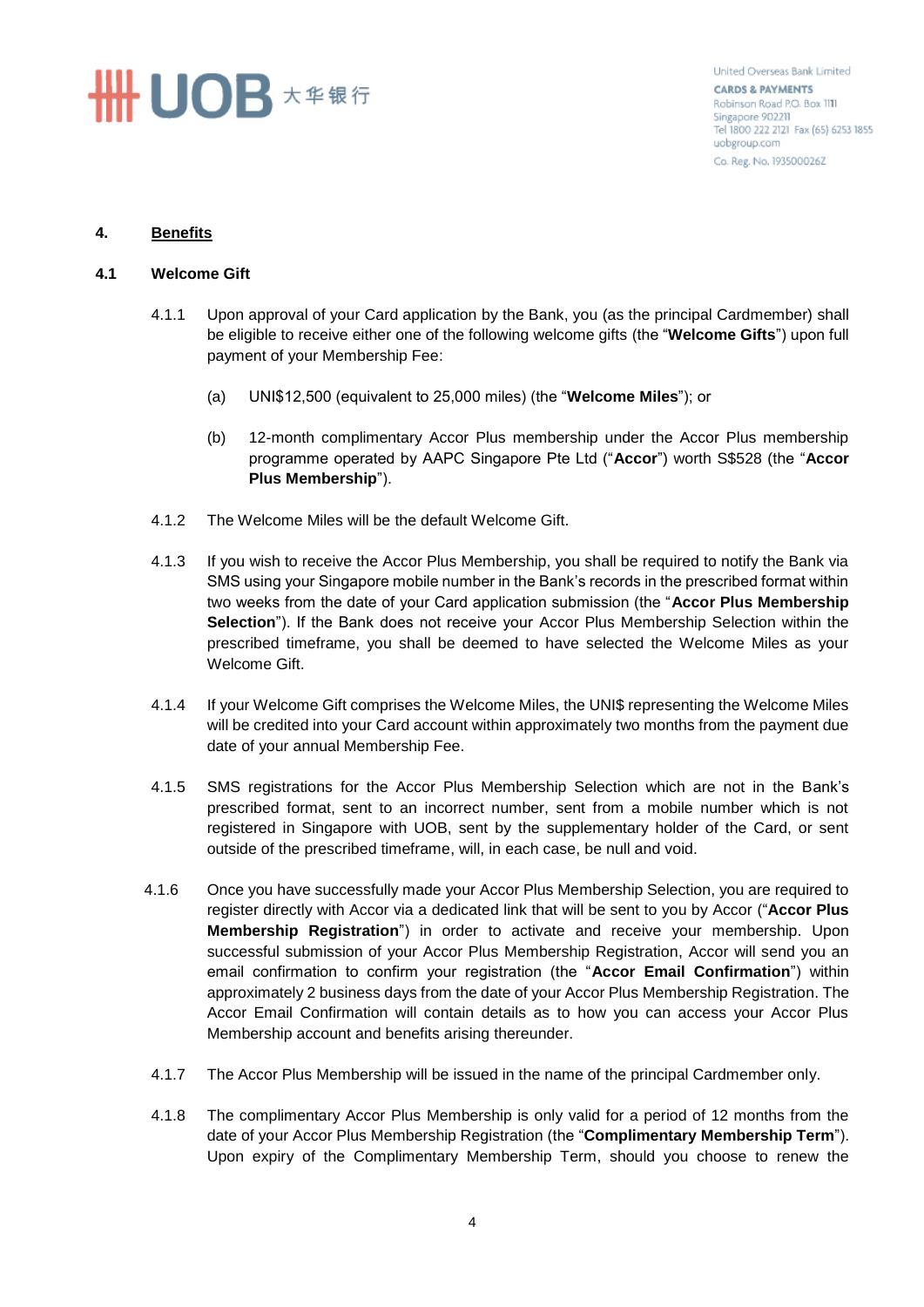

United Overseas Bank Limited **CARDS & PAYMENTS** Robinson Road P.O. Box 1111 Singapore 902211 Tel 1800 222 2121 Fax (65) 6253 1855 uobgroup.com Co. Reg. No. 193500026Z

membership, this will be at your own cost and expense and you shall be subject to the prevailing eligibility criteria for renewal of your membership as determined by Accor.

- 4.1.9 Accor Plus Membership privileges will only be granted on presentation of a valid Accor Plus Membership card (whether in digital or physical format) issued to the principal Cardmember, or a valid Accor Plus Membership card number (if the card has not been issued).
- 4.1.10 Accor shall have the right to suspend or terminate a principal Cardmember's access to the Accor Plus Membership at any time pursuant to the Accor Plus Membership Rules (as defined below). Without prejudice to the foregoing, the Bank reserves the right to instruct Accor to terminate your Accor Plus Membership if you cease to be a Cardmember or your Card Account is not in good standing at any time during the Complimentary Membership Term.
- 4.1.11 The Accor Plus Membership and all services and products provided in connection thereto shall be governed by and subject to the prevailing terms and conditions as may be imposed by Accor from time to time (the "**Accor Plus Membership Rules**"). Full terms and conditions of the Accor Plus Membership is accessible via https://www.accorplus.com/sg/about/terms-andconditions. In the event of any inconsistency between these terms and the Accor Plus Membership Rules, the Accor Plus Membership Rules will prevail to the extent of any such inconsistency where it relates to the Accor Plus Membership unless otherwise stated herein.

#### **4.2 Annual Bonus Miles**

4.2.1 An annual bonus of UNI\$12,500 (equivalent to 25,000 miles) will be awarded upon full payment of the annual Membership Fee in respect of the second Card Membership Year and each subsequent Card Membership Year thereafter. The UNI\$ will be credited within approximately two months from the payment due date of your annual Membership Fee.

## **4.3 The Airport Companion Program by DragonPass**

- 4.3.1 The principal Cardmember must register for The Airport Companion Program by DragonPass ("**DragonPass Programme**") and activate the DragonPass digital membership account ("**DragonPass Membership**") within the first month from the date of issuance of his or her Card by downloading the "Airport Companion" application ("**App**") either from the Apple Store or the Google Play Store.
- 4.3.2 Each principal Cardmember with a valid DragonPass Membership is entitled to:
	- (a) four (4) complimentary airport lounge visits within each DragonPass Membership year to any of the participating airport lounges worldwide under the DragonPass Airport Lounge network; and
	- (b) up to 25% off dining bill at participating restaurants in airports worldwide under the DragonPass Programme. Please refer to the App for the list of participating restaurants.
- 4.3.3 The DragonPass Membership will be automatically renewed each year provided that the Card is still active and valid. The DragonPass Membership is non-transferrable.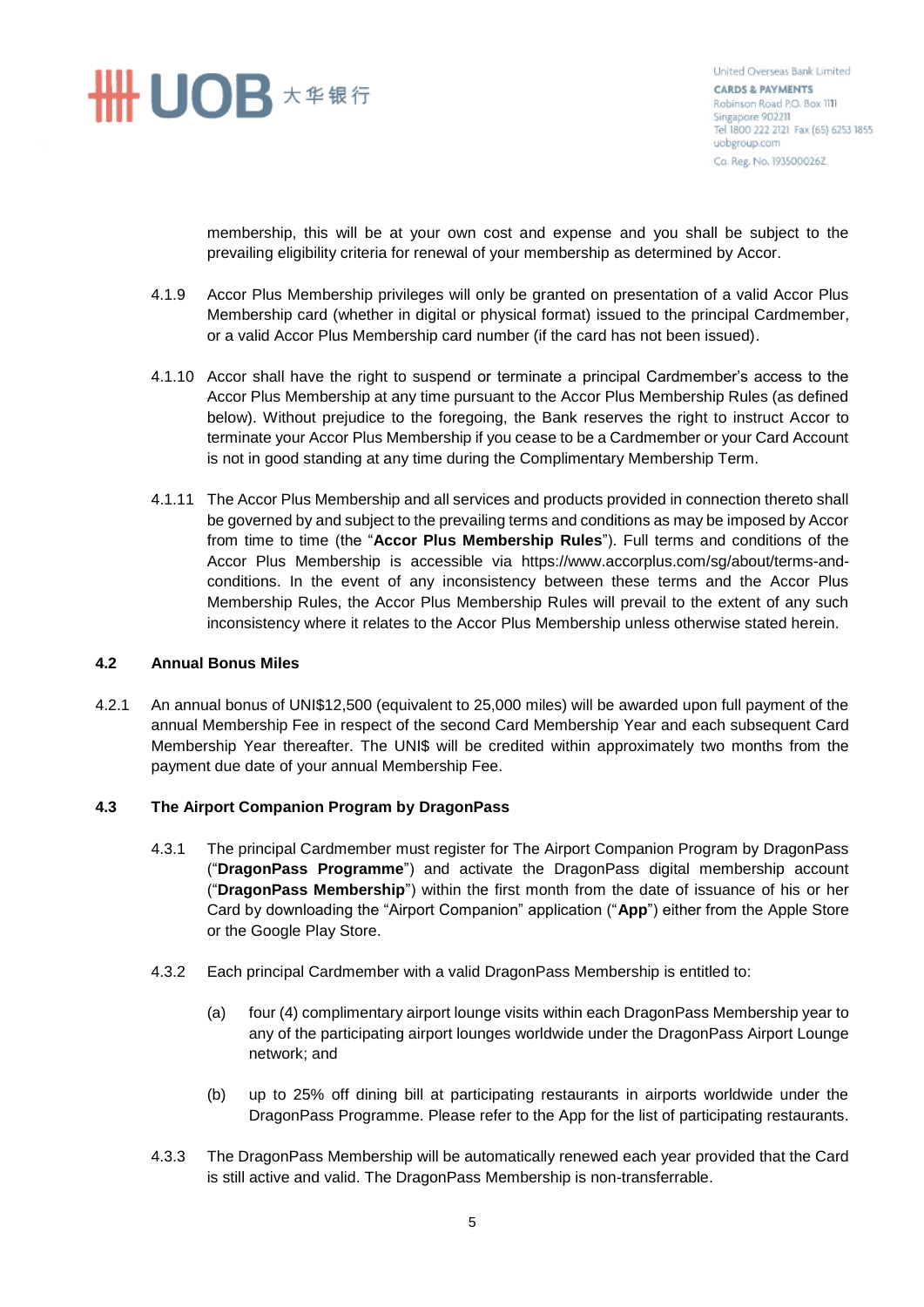## **# UOB** ★ <sub>车银行</sub>

United Overseas Bank Limited **CARDS & PAYMENTS** Robinson Road P.O. Box 1111 Singapore 902211 Tel 1800 222 2121 Fax (65) 6253 1855 uobgroup.com Co. Reg. No. 193500026Z

- 4.3.4 The principal Cardmember can bring along any accompanying guest(s) to utilise the complimentary airport lounge visit(s), provided that the guest is a travelling companion and the principal Cardmember is present. Guests are not permitted to utilise the free complimentary airport lounge visit(s) without the presence of the principal Cardmember.
- 4.3.5 Every accompanying guest visit will be considered as one (1) utilisation of the complimentary airport lounge visits accorded, with the exception of accompanying children under the age of two.
- 4.3.6 The redemption of any privileges under the DragonPass Membership is conditional upon presentation of the valid DragonPass Membership (by way of presentation of the App on the Cardmember's mobile device) and a valid flight ticket or boarding pass for the same day of travel at the relevant airport lounge reception or participating restaurant (as applicable).
- 4.3.7 A principal Cardmember can purchase additional airport lounge visits directly from DragonPass by using the "Add Visits" function in the App at US\$25 per lounge visit, or at such price as may be determined by DragonPass from time to time. All airport lounge visits are subject to a per person per visit charge. DragonPass may amend the lounge visit prices from time to time without giving prior notice to the Cardmember and the price listed in the App shall prevail.
- 4.3.8 If all accorded complimentary airport lounge visits have been fully utilised within the DragonPass Membership year and the principal Cardmember did not make additional lounge visit(s) purchases in the App, any airport lounge visits in excess of the complimentary airport lounge visits will be subject to additional fees, which will be charged to the Card by (i) DragonPass or (ii) the Bank at such rates and upon such terms as may be notified by (i) DragonPass or (ii) the Bank to the principal Cardmember in respect of his or her DragonPass Membership.
- 4.3.9 All participating airport lounges are owned and operated by third party organizations. Cardmembers and accompanying guests must abide by the rules and policies of each participating lounge/club. Participating airport lounges may, at the discretion of the individual airport lounge operator, restrict access, enforce a maximum stay policy (usually two (2) hours) or charge a fee for extended stays to prevent overcrowding. Any such fees so imposed will be charged to the Card.
- 4.3.10 If the principal Cardmember cancels the Card or fails to renew his or her DragonPass Membership, the DragonPass Membership shall be invalidated with effect from the date of cancellation of the Card or the expiration date of the DragonPass Membership (as applicable). Any unutilised complimentary airport lounge visits shall be void and will not be exchangeable, refundable or transferrable. Any airport lounge visits utilised in connection with an invalid DragonPass Membership or Card (including visits by any guests) shall be charged to the Cardmember.
- 4.3.11 For any lost Card, the Cardmember shall notify DragonPass and the Bank through the UOB Visa Infinite Concierge at 1800 253 2288 (local) or +65 6253 2288 (overseas), so that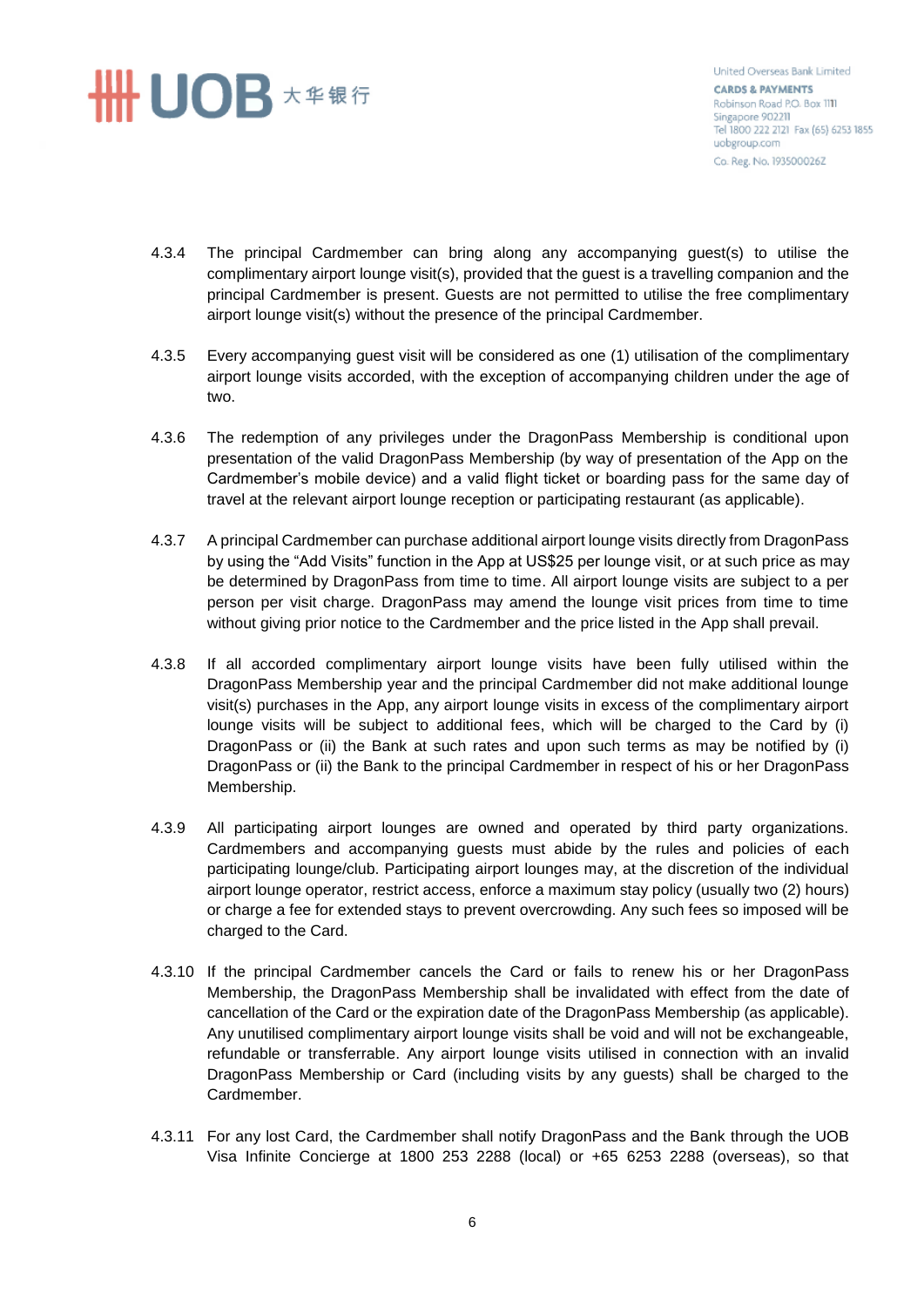

DragonPass is able to update the replacement Card number within ten (10) working days from the date of notification.

- 4.3.12 DragonPass and the Bank may revoke the Cardmember's DragonPass Membership at any time at its absolute discretion and without notice. There will be no refund/transfer of any unutilised complimentary airport lounge visit(s) under the DragonPass Membership upon such revocation.
- 4.3.13 The DragonPass Programme, the DragonPass Membership and all services provided by DragonPass in connection thereto is governed by and subject to the DragonPass "Terms of Service", "Terms of Use" and "Privacy Policy" of DragonPass Company Limited ("**DragonPass**") (collectively, the "**DragonPass Terms and Conditions**"). For the full DragonPass Terms and Conditions, visit the following links:
	- (a) Terms of Service: https://en.dragonpass.com.cn/info/termsofservice
	- (b) Terms of Use: https://en.dragonpass.com.cn/info/termsofuse
	- (c) Privacy Policy: https://en.dragonpass.com.cn/info/privacypolicy

#### 4.4 **Auto Assistance / Home Assistance / Travel & Medical Assistance**

- 4.4.1 Each principal Cardmember is entitled to benefits supplied by a third party supplier, Aspire Lifestyles (APAC) Pte Ltd ("Aspire") ("**Aspire Program**"). The services include:
	- (a) Auto assistance in Singapore, West Malaysia or within 50km from the Malaysia-Thailand Border in Thailand, value up to \$100 per event, maximum of 2 times per year;
	- (b) Home assistance support such as locksmith and electrical maintenance, value up to \$100 per event, maximum of 2 times per year; and
	- (c) Worldwide travel and medical assistance services with coverage up to S\$50,000 per assistance event and immediate family support,

subject to the terms and conditions herein and the additional terms and conditions imposed by Aspire. For the full terms and conditions of Aspire, visit www.uob.com.sg/VI-assistance.

- 4.4.2 UOB reserves the right to change, suspend, withdraw or discontinue the Aspire Program at its sole discretion any time without any notice or liability to any party.
- 4.4.3 Cardmember shall be fully responsible for fees that are incurred by the Cardmember with Aspire as a result of services requested by the Cardmember under the Aspire Program.
- 4.4.4 Without prejudice and in addition to any other exclusions, UOB and Aspire shall not be responsible for any delay or failure to provide the services caused by any event beyond its reasonable control, including but not limited to, fire, earthquake, flood, lightening, riots, strikes, lockouts, government action, war, acts of terrorism and/or disruption of electrical or power supplies, disruption, breakdown or failure of equipment.

#### **5. General**

5.1 A Cardmember is not entitled to enjoy or receive any benefits and/or privileges in relation to the Card if: -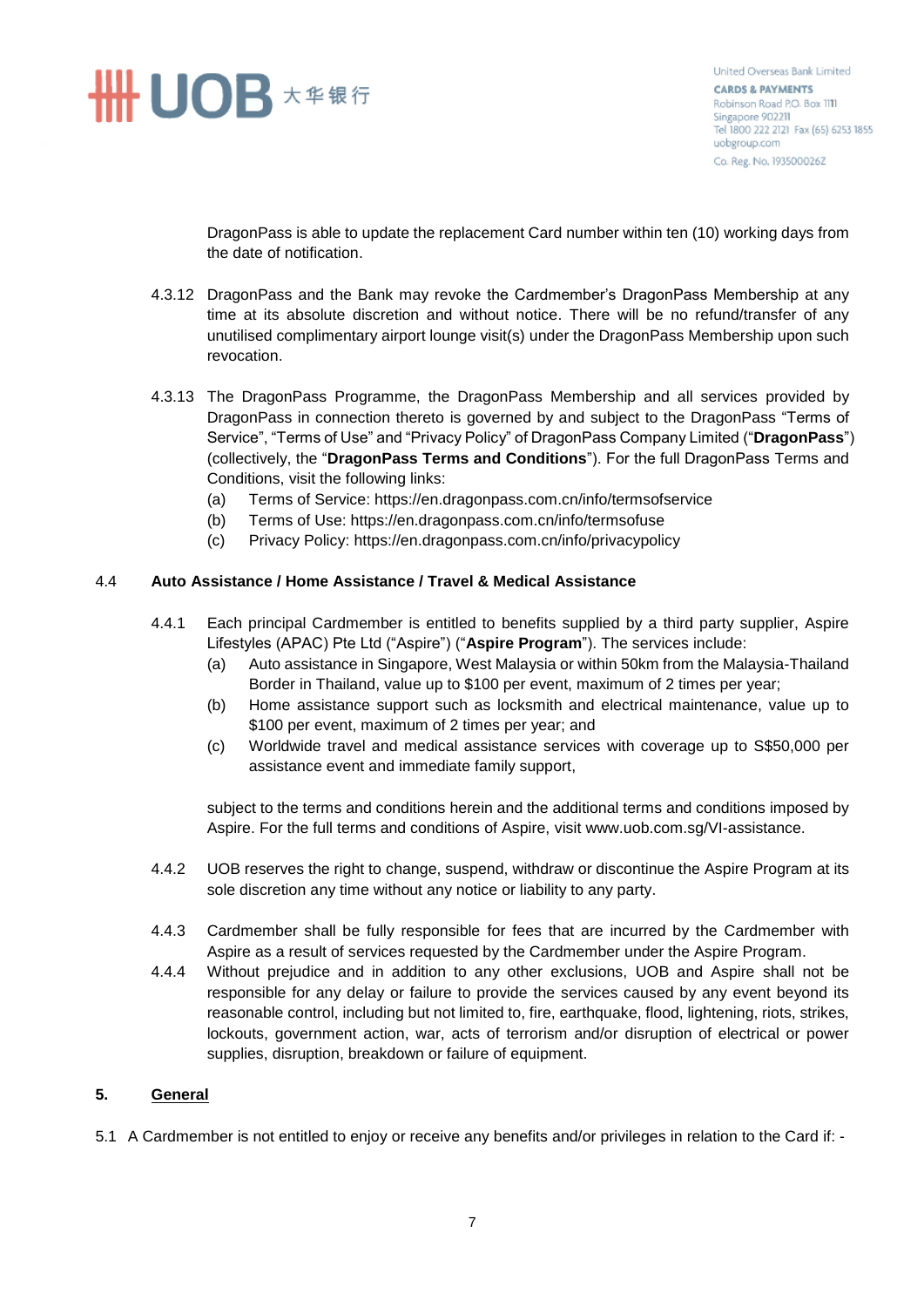# **SHINDB** ★ # # #

United Overseas Bank Limited **CARDS & PAYMENTS** Robinson Road P.O. Box 1111 Singapore 902211 Tel 1800 222 2121 Fax (65) 6253 1855 uobgroup.com Co. Reg. No. 193500026Z

- (a) his/her Card account is voluntarily or involuntarily suspended, cancelled, closed or terminated at any time;
- (b) his/her Card account is not active, valid, subsisting or in good standing or which, in the Bank's opinion, is delinquent or has been unsatisfactorily conducted; or
- (c) he/she is incapacitated or passes away or is declared a bankrupt or any legal proceeding (or any threat) of any nature is instituted against him/her.
- 5.2 The Bank shall not be responsible for any failure or delay in the transmission of sale transactions which may result in a charge incurred by the Cardmember being omitted and affecting any Cardmember's eligibility to qualify for any of the benefits and/or privileges.
- 5.3 Adjustments will be made to the UNI\$ awarded if there is any credit posted to Cardmember's Card account including those arising from returned goods or services, billing disputes, or any other reason at the sole discretion of the Bank.
- 5.4 Should Cardmembers' spending be deemed to be for commercial and/or non-personal purposes, the Bank reserves the right to refuse to award any UNI\$ and/or cash rebate for such transactions. The Bank reserves the right to cancel and void any UNI\$ or reverse any cash rebate awarded in a Cardmember's statement of account at any time if it deems that such UNI\$ and/or cash rebate was not earned from qualifying spend of a Cardmember and the Cardmember shall not be entitled to any compensation or payment whatsoever.
- 5.5 For the avoidance of doubt, spending incurred by supplementary Cardmember(s) shall accrue to the applicable principal Cardmember(s) only.
- 5.6 To earn UNI\$, the Cardmember's Card account must be in good standing and cannot be cancelled for any reason. In the event that the Cardmember's Card account is delinquent, voluntarily or involuntarily closed or terminated or suspended for any reasons whatsoever before the UNI\$ is awarded, the UNI\$ earned shall be forfeited and the Cardmember shall not be entitled to any compensation or payment whatsoever.
- 5.7 UOB reserves the right, at its sole and absolute discretion and at any time and without giving prior notice or any reason, to vary, amend, add or delete any of these terms and conditions herein without assuming any liability to any person. Cardmembers who continue to use the Card after the change takes effect shall be deemed to have accepted the change without reservation.
- 5.8 These terms and conditions supplement, are to be read together with and form an integral part of the prevailing UOB Cardmember Agreement and UOB Rewards Programme (collectively, the "**Standard Terms**"). In the event of any inconsistency between these terms and conditions and the Standard Terms, these terms and conditions shall prevail to the extent of such inconsistency in relation to any matter concerning the Card.
- 5.9 Sending and receiving SMS is dependent on an SMS vendor, an independent telecommunication authority or service provider and UOB shall not be responsible or liable for any undelivered, lost or delayed SMS sent to and/or received by any person. You shall pay and be solely responsible for all fees and charges imposed by your service providers for the sending and/or receipt of any SMS. UOB